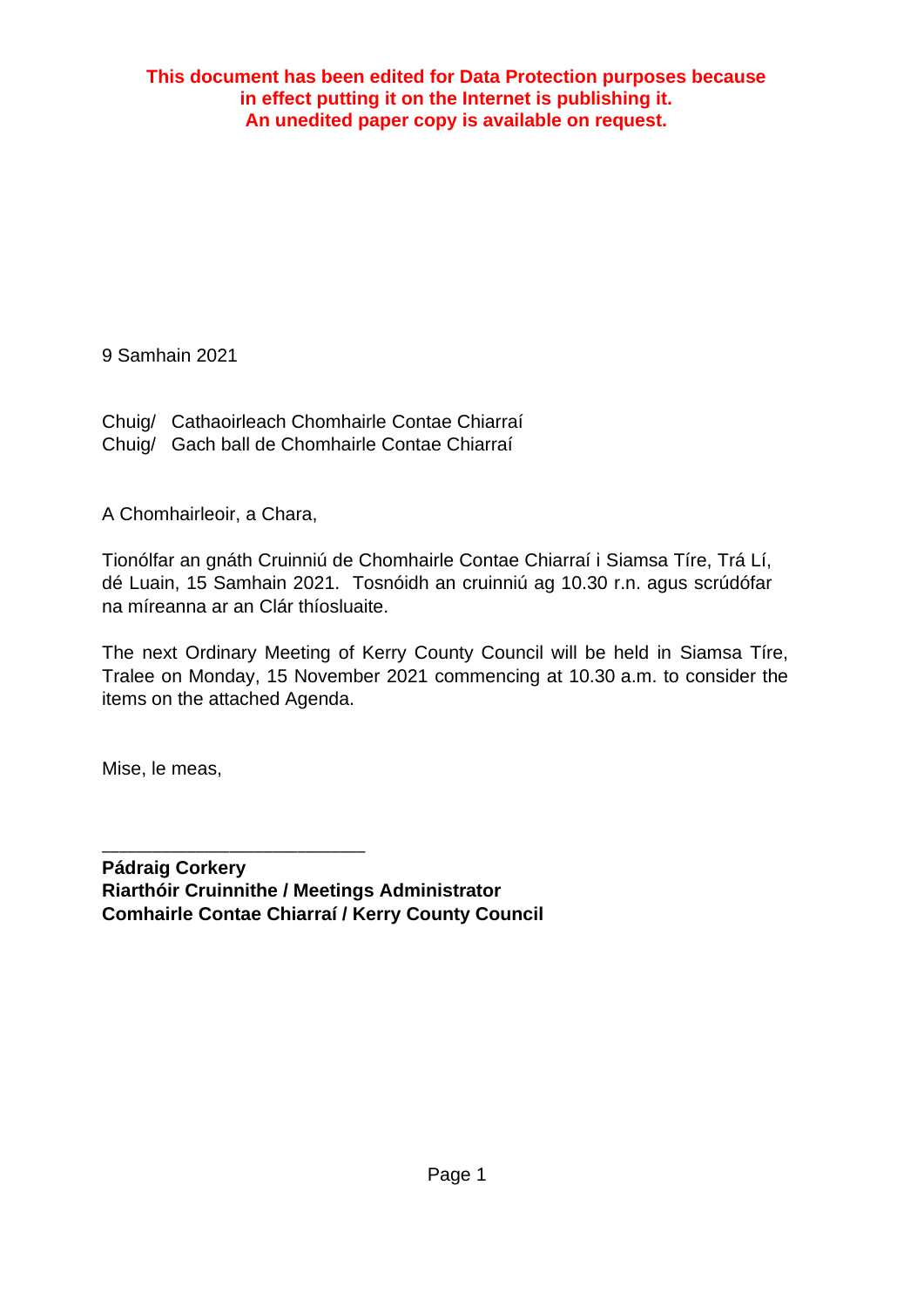## **AGENDA/CLÁR OIBRE**

- **1.** To note Protocols/Induction for Meetings.
- **2.** Cathaoirleach's Report on the CPG meeting held on 9 November 2021.
- **3.** Confirmation of the Minutes of the October Ordinary meeting of Kerry County Council held on 18 October 2021. *(Matter for Resolution*)
- **4.** Chief Executive's Report to Council.
- **5.** To consider the adoption of the Kerry County Council Social Housing Allocation Scheme in accordance with Section 22 of the Housing (Miscellaneous Provisions) Act 2009. *(Matter for Resolution*)

To be dealt with by Mr. M. O'Donoghue, Director of Services

**6.** To note the NOAC Local Authority Performance Indicator Report 2020.

To be dealt with by Mr. C. O'Connor, Director of Services

**7.** Presentation on Kerry County Council's Climate Action Plan Structures.

To be dealt with by Mr. J. Breen, Director of Services

- **8.** To agree a venue for the December Ordinary Meeting of Kerry County Council on Monday, 13 December 2021 - proposed location: Listowel.
- **9.** Presentation from Iarnród Éireann by Mr. B. Kenny, Corporate Communications Manager – 12.00 noon.
- **10.** To note report from Cllr. Sam Locke, SPC Chair, on the meeting of the Environment, Climate Change and Emergency Planning SPC held on 13 October 2021.
- **11.** To approve the opening of tenders for: *(Matter for Resolution)*

- (a) Event Co-Ordinator to programme and deliver an outdoor and preferably live streamed, Free Live Music Programme in County Kerry – Closing Date: 12 November 2021
- (b) Consultant Led Design Team Services for the Development of 8 No. Housing Units and associated Siteworks at Mitchel's Road, Tralee – Closing Date: 17 November 2021
- (c) Procurement of professional expertise to review CCTV scheme Closing Date: 17 November 2021
- (d) Architectural Services for Cahersiveen Public Realm, Waterfront and Fair Green enhancement including wayfinding – Closing Date: 22 November 2021
- (e) Supply, Installation and Maintenance of Mains and Solar Powered Pay and Display Parking Machines – Closing Date: 22 November 2021
- (f) Annual Supply and Delivery of 120,000 printed clear LDPE bags packed in packs of four - Closing Date: 26 November 2021